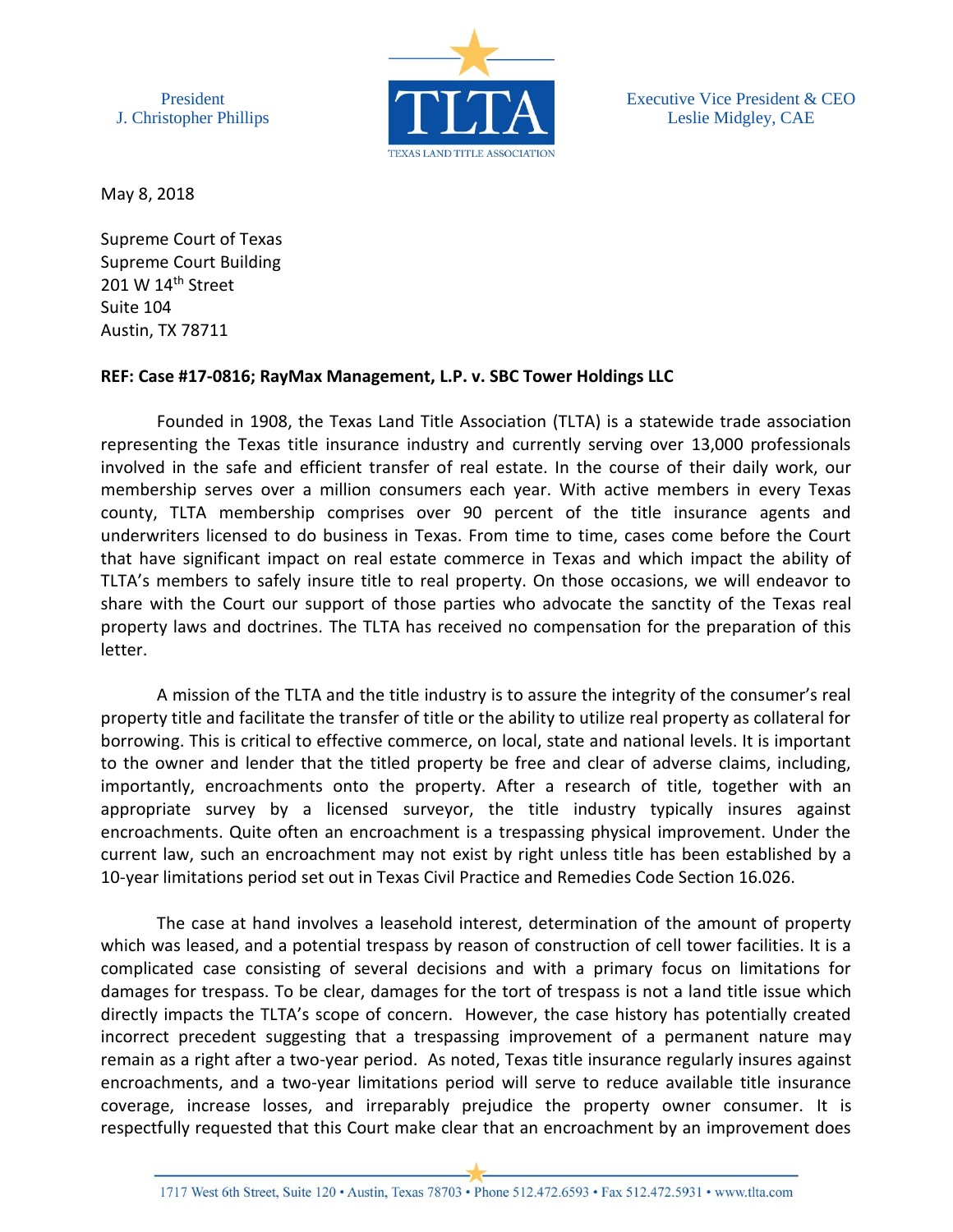not gain a permanent right to do so after only two-years. Texas Civil Practice and Remedies Code Section 16.026 clearly sets out a 10-year requirement to establish real property rights.

Real property titles are harmed and rendered less secure by any implication that a party might acquire real property rights by reason of a two-year statute of limitations. Title by limitations is a long standing Texas legal principle that primarily cures defects in title in favor of a long term possessor, particularly those with record title. It is directly contrary to these principles to suggest that a trespass of a "permanent" character might result in real property rights after a twoyear period. While the tort of trespass and claimed damages should rightfully be subject to a twoyear limitations period, the result of the trespass should not be expanded into a real property right to possess the land. While a landowner is charged with vigilance against adverse possessors, this has never been shortened to a two-year period - and the Texas Civil Practice and Remedies Code Chapter 16 clearly mandates otherwise.

Therefore, TLTA asks the Court to clarify that a trespass of a permanent nature does not constitute title by adverse possession by reason of a two-year period. This interpretation is supported by some less than precise language in the prior opinions. The limitations period set out in Texas Civil Practice and Remedies Code Chapter 16 begins with a three-year limitations title by reason of a chain of title back to the State and then progresses to different standards for 5, 10, and 25 years. The 10-year statute clearly addresses simple "hostile" possession without record title. Shortening the period by reason of a physical trespass would completely undermine the current status of title by limitations, a statutory scheme that has been in place for many decades.

In this case, were the improvements by the tenant/subtenant within the leasehold premises, or not? This was never determined, and the lower courts appear to have avoided the question by going straight to limitations, an avoidance defense, rather than first finding if there was a trespass or an activity permitted by the lease. There are jury findings of a breach of lease, which breach is excused, but whether there is a trespassing improvement and if it may remain is never addressed. And, if there was a trespass for which a damages claim is barred by limitations, may the offending encroaching structure still be removed from the real property owned by another? May the Court order the removal, or may the landowner simply remove the encroachment? Stated differently, one can understand no damages based on limitations, but must the landowner allow the encroaching/trespassing of permanent structure to continue to exist? And after a 10-year limitations period, does that then ripen into title by adverse possession?

One can easily argue that the lower courts' failure to address these questions has created a right to encroach or forever trespass after only two years. The tenant and subtenant seem to argue that the trespass can at least continue for the term of the lease – which can be decades. TLTA requests that the Court address and clarify these issues. The lower courts improvidently failed to do so, bypassing important issues by simply dismissing based on a two-year limitations period and creating confusion where there should be none. The correct approach can be found in *Gearhart v. Wardell*, No. 13-15-00096-CV, 2016 WL 7011402 (Tex. App.–Corpus Christi Dec. 1,

1717 West 6th Street, Suite 120 · Austin, Texas 78703 · Phone 512.472.6593 · Fax 512.472.5931 · www.tlta.com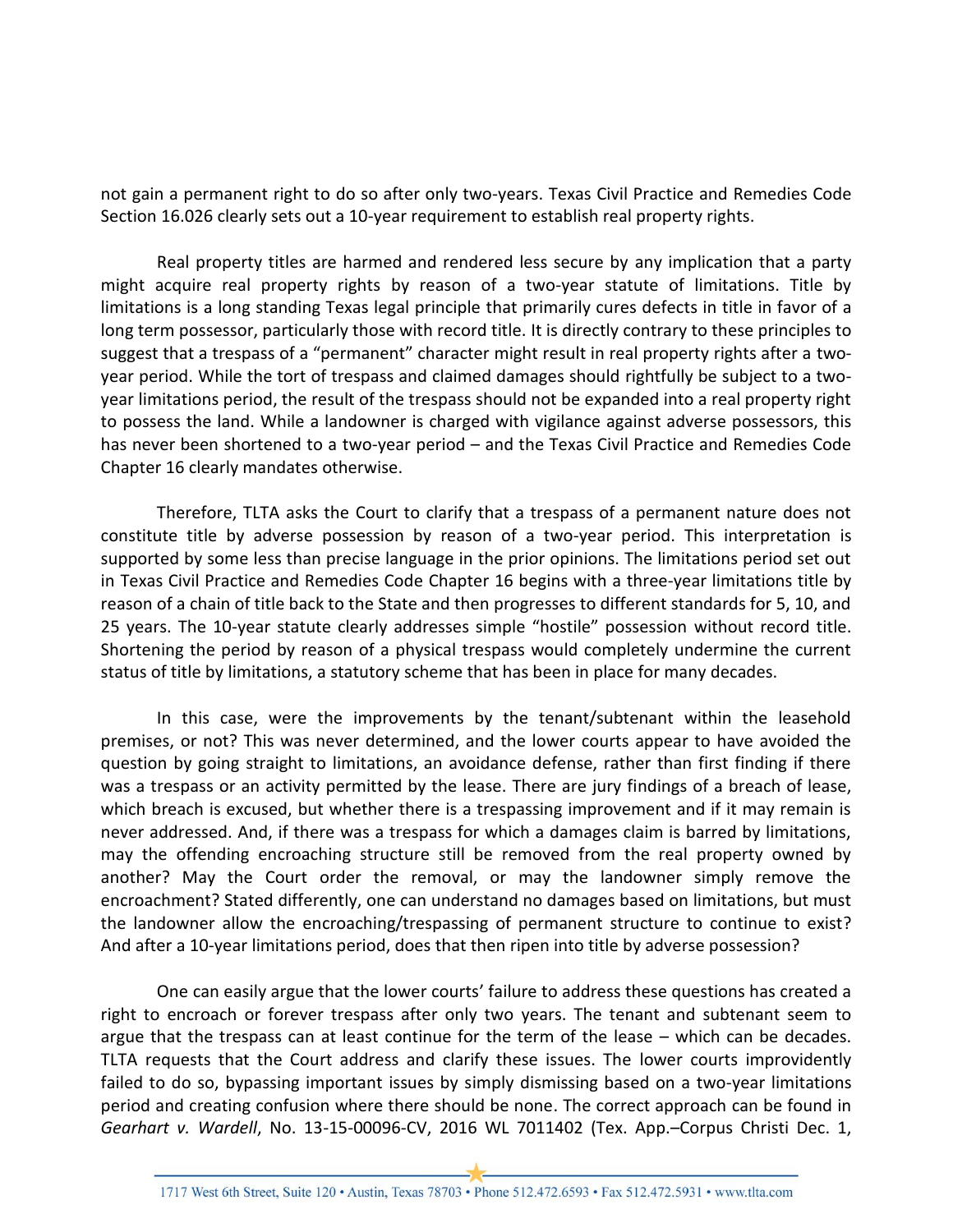2016, no pet.), in which the Thirteenth Court of Appeals found a trespass claim for damages barred after two years, but that the right to remove a physical encroachment, or trespass, was governed by the 10-year limitations statue for adverse possession. It seems incongruous that a record title holder or a person with color of title may only adversely possess under the three- and five-year statutes, but a physical trespass can claim a right to remain after only two years. It also renders the 10-year statute meaningless in the face of an encroaching improvement.

Respectfully, the Court is requested to make it clear that an encroachment, or trespass of a permanent nature by reason of permanent improvement, cannot continue by right after only two years.

Sincerely yours,

State Bar No. 24037899 Aaron Day Director of Government Affairs & Counsel Texas Land Title Association aaron@tlta.com